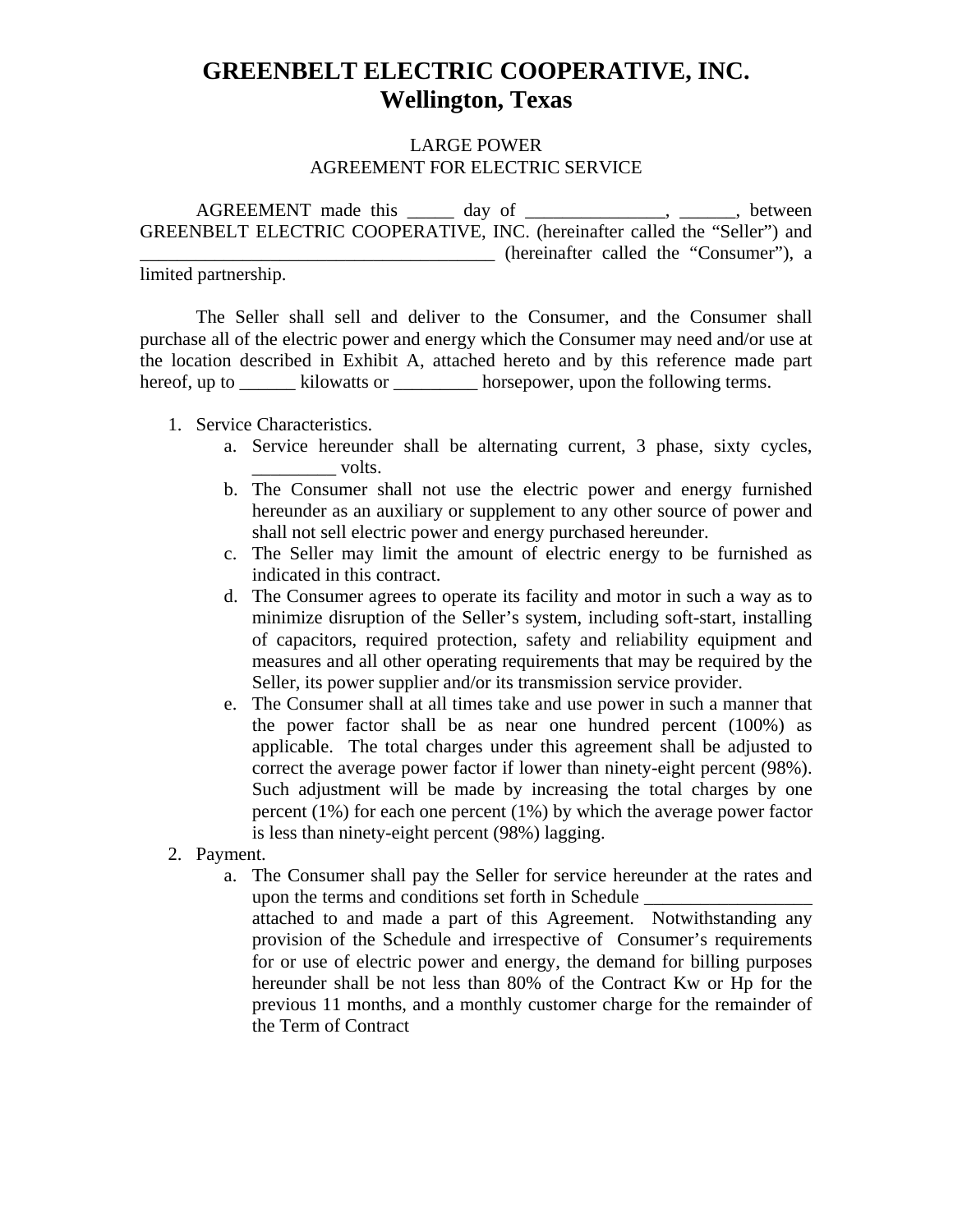- b. The Seller agrees to provide service to the Consumer no later than 180 days after both parties sign this Agreement and the Facilities Charge set forth in paragraph 8 below has been paid by the Consumer, subject only to any cause beyond the control of the Seller, including, but not limited to, failure of facilities, flood, earthquake, storm, fire, ice, lightning, wildfire, epidemic, war, riot, civil disturbances, strikes or labor disturbances, sabotage, or restraint by court order or public authority, which by exercise of due foresight such party could not reasonably have been expected to avoid, and which, by exercise of due diligence it is unable to overcome.
- c. The initial billing period shall start when Consumer begins using electric power and energy, or 60 days after the Seller notifies the Consumer in writing that service is available at the Service location set forth in Exhibit A, whichever shall occur first.
- d. Bills for service hereunder shall be paid at the office of the Seller in Wellington, State of Texas. Such payments shall be due 16 days after Consumer's receipt of same by fax and/or electronic delivery unless such day falls on a holiday or weekend, in which case payment is due on the next work day. If full payment is not received in the office of the Seller on or before the date such bill is due, the Consumer's account will be considered delinquent and subject to disconnection in accordance with the Seller's Service Rules and Regulations. However, such discontinuance of service shall not relieve the Consumer of any of its obligations under this Agreement.
- e. The Consumer agrees that if, at any time, the rate under which the Seller purchases electric service at wholesale is modified, the Seller may make a corresponding modification in the wholesale power charge (as defined in Schedule Special Contract - \_\_\_\_\_\_\_\_\_\_\_\_\_\_\_\_\_\_\_\_\_\_\_\_\_\_ attached hereto) for service hereunder.
- 3. Membership.

The Consumer shall become a member of the Seller and shall be bound by such rules and regulations applicable to members of the Seller as may from time to time be adopted by the Seller.

4. Continuity of Service.

The Seller shall use reasonable diligence to provide a constant and uninterrupted supply of electric power and energy hereunder to Consumer's service location at a particular point where electric energy first leaves the line on equipment owned by Seller and enters Consumer's service entrance conductors. If the supply of electric power and energy shall fail or be interrupted, or become defective through acts of God, governmental authority, action of the elements, public enemy, accident, strikes, labor trouble, required maintenance work, inability to secure right-of-way, or any other cause beyond the reasonable control of Seller, the Seller shall not be liable therefore or for damages caused thereby.

- 5. Right of Access.
	- a. Duly authorized representatives of the Seller shall be permitted to enter the Consumer's premises at all reasonable times in order to carry out the provisions hereof.
	- b. The Consumer agrees to grant or secure for Seller at no expense to Seller, an easement on Consumer's site in a mutually agreeable form at which Seller will deliver power hereunder and to provide suitable space on such easement for installation of facilities which are necessary to provide electric service to Consumer.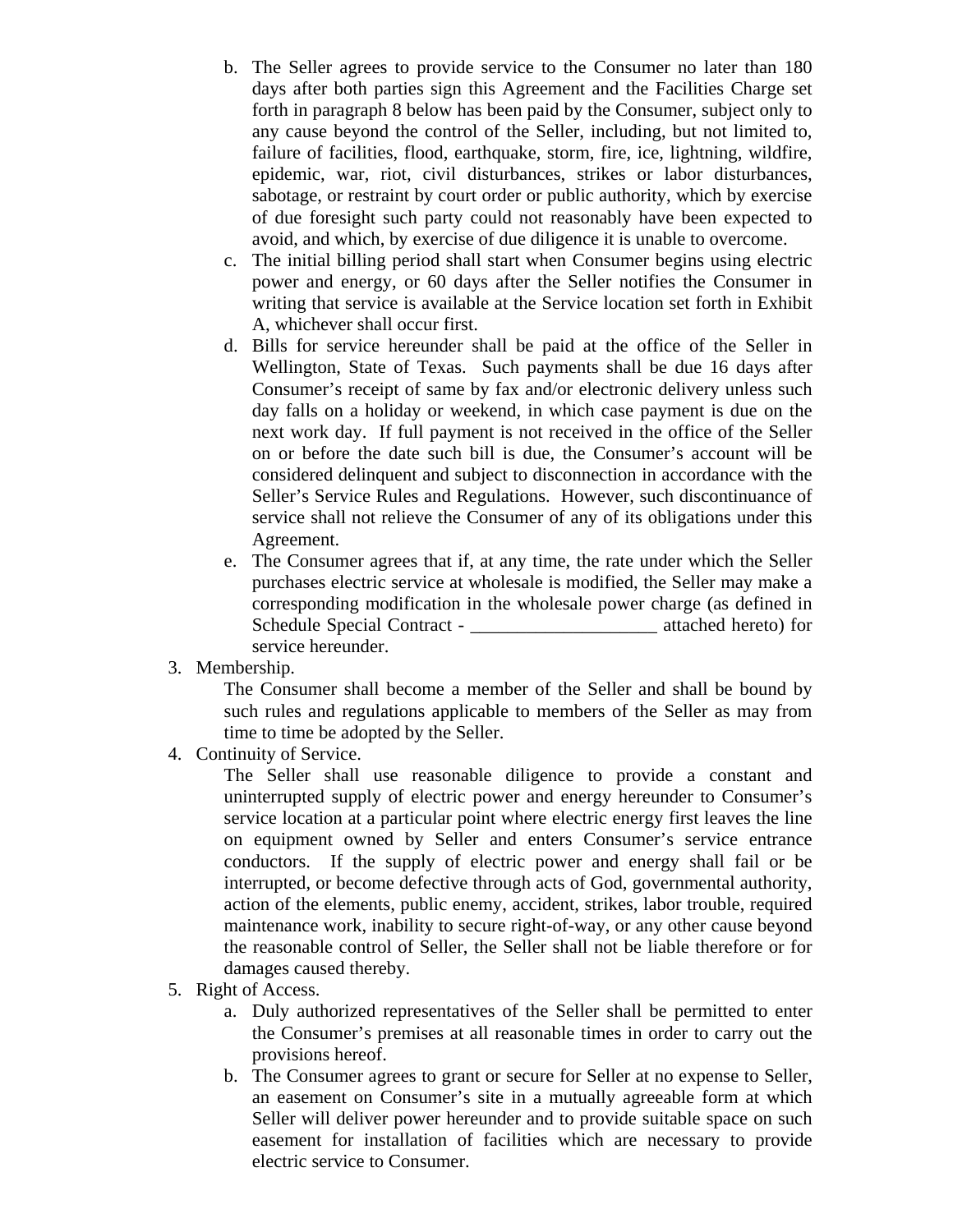- 6. Term.
	- a. This Agreement shall become effective on the date first above written and shall remain in effect until 5 years following the start of the initial billing period and thereafter until terminated by either party at the end of such five (5) year period or thereafter by giving to the other 3 months notice in writing.
	- b. Notwithstanding any other provisions of this agreement, Seller may discontinue service if Consumer has breached any portion of this agreement by failure to make timely payment or otherwise, and Seller has given Consumer notice in accordance with the Service Rules and Regulations of the Seller regarding discontinuance of service as they may be hereafter amended by order or consent of any Regulatory Authority having jurisdiction, provided, however, in the event of any such breach, Seller shall provide Consumer written notice of such breach and Consumer shall have at least thirty (30) days following its receipt of such notice to cure such breach and only in the event such breach is not cured within such time period shall Seller be permitted to discontinue service hereunder.
- 7. Succession and Approval.

This Agreement shall be binding upon and inure to the benefit of the successors, legal representatives and assigns of the respective parties hereto.

8. Facilities Charge.

The Consumer shall pay the Seller the sum of \$\_\_\_\_\_\_\_\_\_\_\_\_\_ as a contribution in aide of construction prior to construction of any facilities by the Seller.

9. Consumer's Installation.

The Consumer and Seller each warrant to the other that his/her installation at the Service Location identified on Exhibit A (including all conductors, switches, equipment, wiring and protective devices of any kind or character) is constructed in accordance with applicable provisions of the National Electrical Safety Code of the American Standards Association as well as applicable laws or ordinances, and that the Consumer's and Seller's installation will be maintained in such a manner as to conform to such standards.

10. Waiver.

No waiver, expressed or implied, to any breach of any one or more of the covenants or agreements hereof shall be deemed to be a waiver of any subsequent breach.

11. Entire Agreement.

This Agreement constitutes the entire agreement between the parties and supersedes all prior agreements between Consumer and Seller for the service herein described, and the Seller and its agents and employees have made no representations, promises, or made inducements, written or verbal, which are not contained herein. Consumer agrees that it is not relying on any statements not herein contained. This Agreement shall be construed and governed in accordance with the laws of the State of Texas.